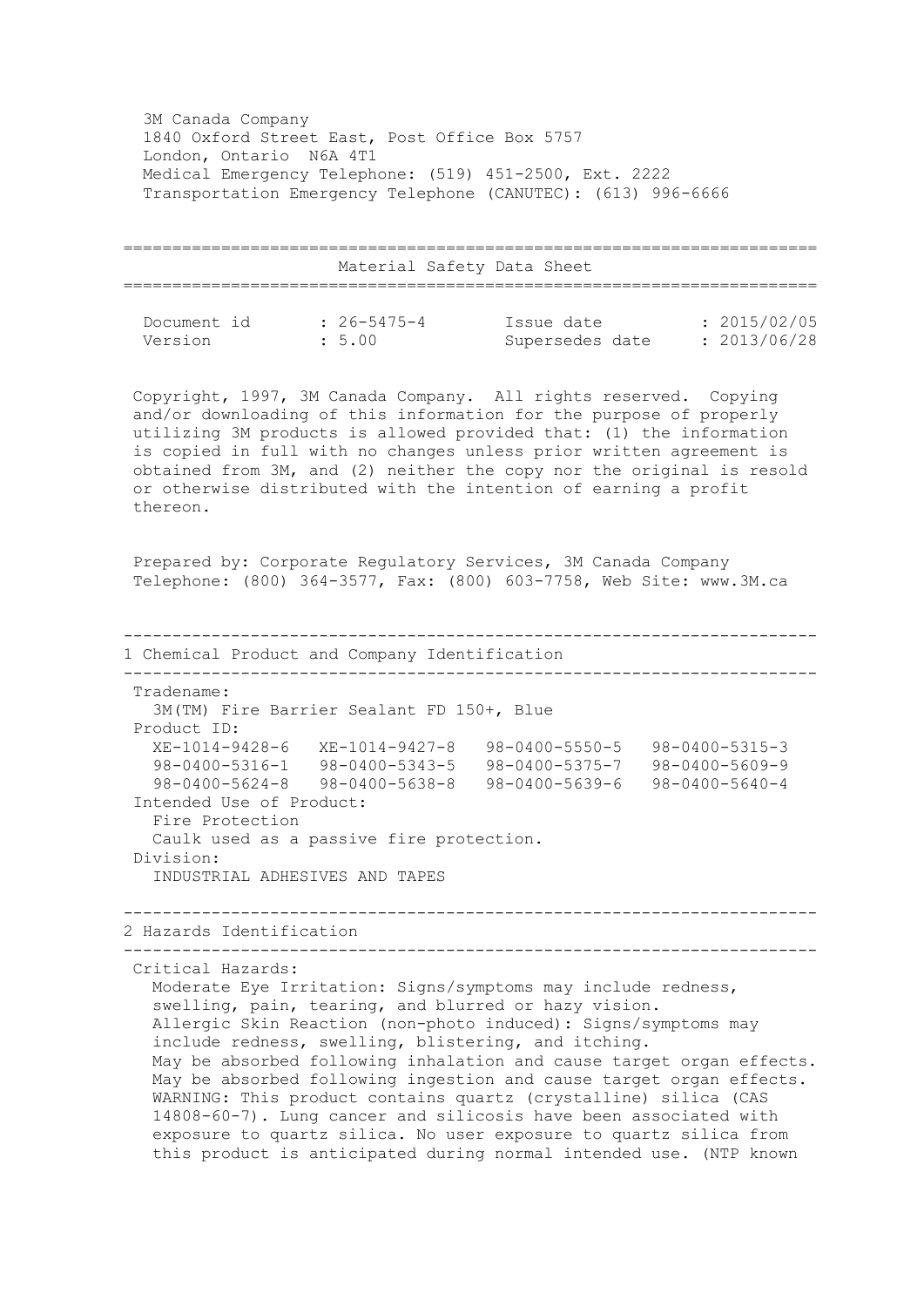3M(TM) Fire Barrier Sealant FD 150+, Blue Page 2 of 10  $\&\#65533$ ; ---------------------------------------------------------------------- human carcinogen, IARC human carcinogen 1, Calif. Proposition 65). An ingredient in this product (Ethylene Glycol CAS# 107-21-1) has been shown to cause embryotoxic and teratogenic effects in laboratory animals. See Sections 7 and 11 for further information. ----------------------------------------------------------------------- 3 Composition/Information on Ingredients ----------------------------------------------------------------------- Ingredient Name CAS Number Percentage ------------------------------------- ------------------ ------------ - CALCIUM CARBONATE 1317-65-3 40 - 70 POLYMER 10 - 30 Acrylic Emulsion 70677-00-8 5 - 10 WATER 5 - 10 MINERAL SPIRITS 64742-88-7 5 - 10 ETHYLENE GLYCOL 107-21-1 1 - 5 PLASTICIZER 27138-31-4 1 - 5 ETHYL HYDROXYETHYL CELLULOSE 9004-58-4 0.5 -1.5 QUARTZ SILICA 14808-60-7 0.1 - 1.0 NOTE: POLYMER is a Trade Secret material which is not controlled according to WHMIS criteria. Each percentage is expressed as the ratio of the weight of the ingredient to the weight of the controlled product. ----------------------------------------------------------------------- 4 First Aid Measures ----------------------------------------------------------------------- Instructions for Eye Contact: Flush eyes with large amounts of water. If signs/symptoms persist, get medical attention. Instructions for Skin Contact: Remove contaminated clothing and shoes. Immediately flush skin with large amounts of water for at least 20 minutes or until chemical is removed. Get medical attention. Wash contaminated clothing and clean shoes before reuse. Instructions for Inhalation: Remove person to fresh air. If signs/symptoms develop, get medical attention. Instructions for Ingestion: Do not induce vomiting unless instructed to do so by medical personnel. Get medical attention.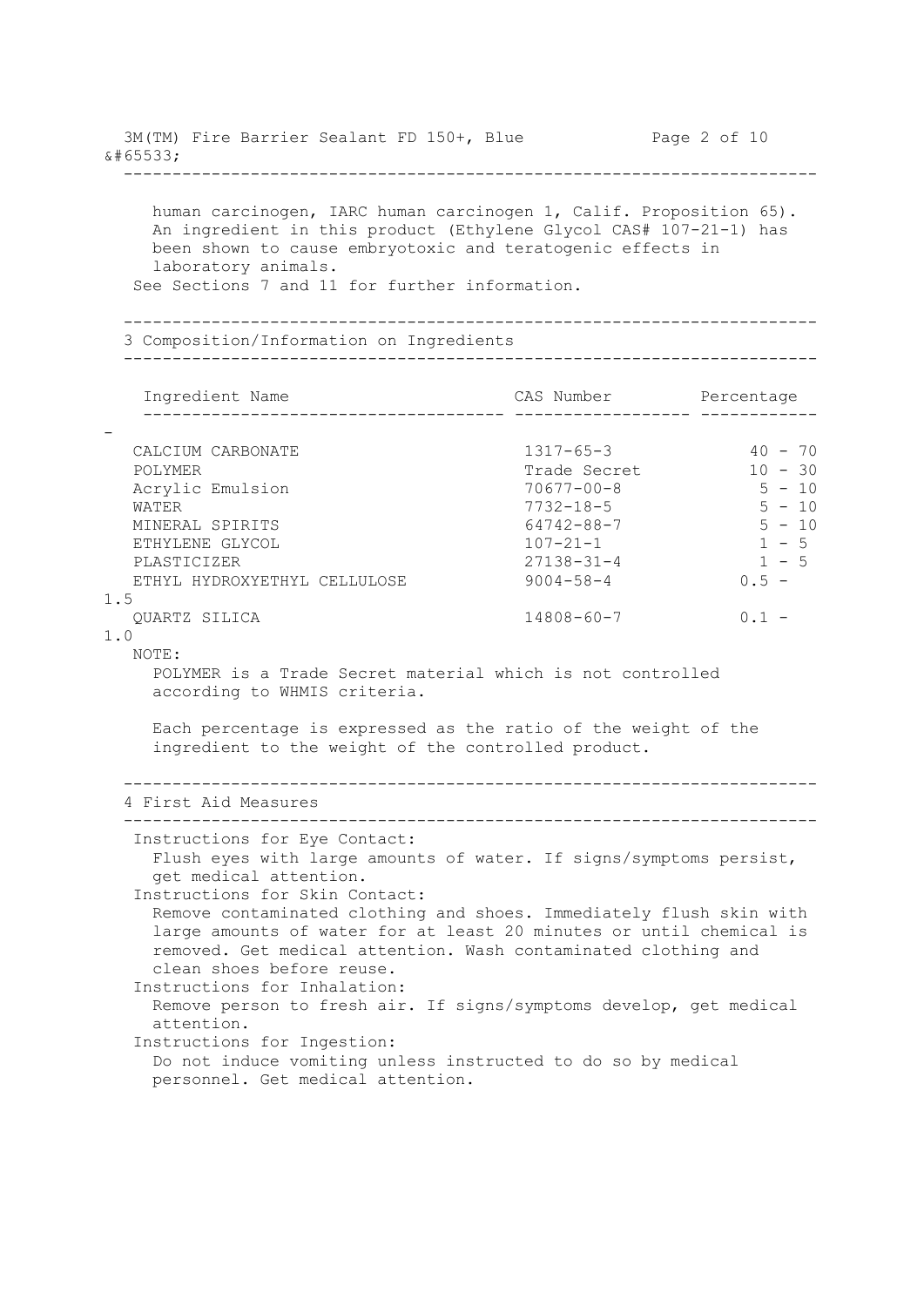3M(TM) Fire Barrier Sealant FD 150+, Blue Page 3 of 10  $\&\#65533$ ; ----------------------------------------------------------------------- ----------------------------------------------------------------------- 5 Fire Fighting Measures ----------------------------------------------------------------------- Flash point:  $\qquad \qquad \qquad$  Not applicable Lower Explosive Limit (%):<br>
Upper Explosive Limit (%):<br>
Not applicable<br>
Not applicable Upper Explosive Limit  $(\frac{1}{6})$ : Autoignition temperature: Not applicable Suitable Extinguishing Media: Non-combustible. Choose material suitable for surrounding fire. Exposure Hazards during Fire: No data available. Combustion Products from Fire: Carbon Monoxide; Carbon Dioxide; Unusual Fire and Explosion Hazards None known. Fire Fighting Procedures: Wear full protective equipment (Bunker Gear) and a self-contained breathing apparatus (SCBA). NFPA: Health 2 NFPA: Fire 1 NFPA: Reactivity 0 NFPA: Unusual Reaction Hazard none National Fire Protection Association (NFPA) hazard ratings are designed for use by emergency response personnel to address the hazards that are presented by short-term, acute exposure to a material under conditions of fire, spill, or similar emergencies. Hazard ratings are primarily based on the inherent physical and toxic properties of the material but also include the toxic properties of combustion or decomposition products that are known to be generated in significant quantities. Special Instructions: Not applicable. ----------------------------------------------------------------------- 6 Accidental Release Measures ----------------------------------------------------------------------- Personal Precautions: Evacuate unprotected and untrained personnel from hazard area. The spill should be cleaned up by qualified personnel. Ventilate the area with fresh air. For large spill, or spills in confined spaces, provide mechanical ventilation to disperse or exhaust vapors, in accordance with good industrial hygiene practice. Warning! A motor could be an ignition source and could cause flammable gases or vapors in the spill area to burn or explode. Environmental Procedures Place in a closed container approved for transportation by appropriate authorities. Dispose of collected material as soon as possible.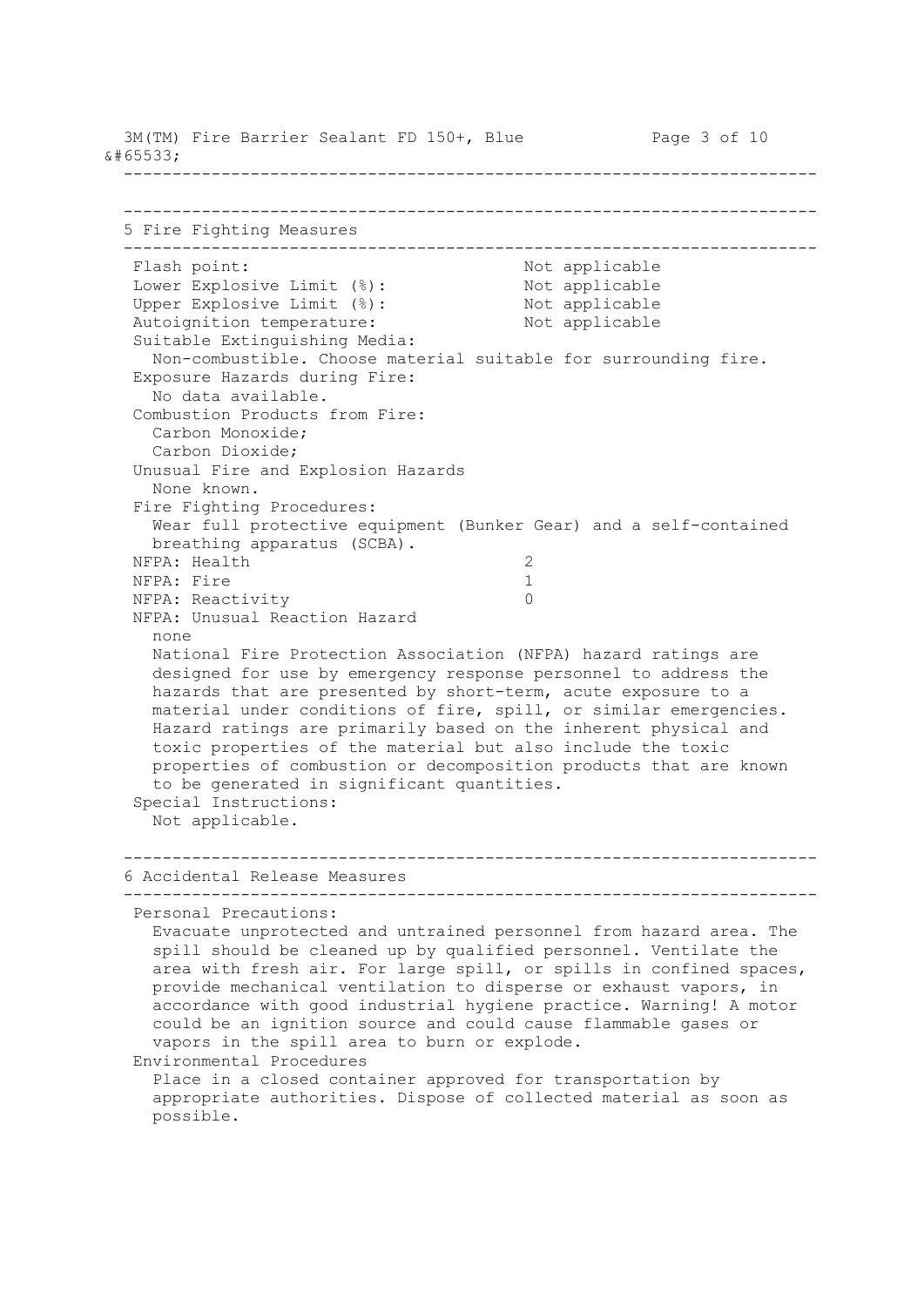| � |                                           |  |  |              |  |
|---|-------------------------------------------|--|--|--------------|--|
|   | 3M(TM) Fire Barrier Sealant FD 150+, Blue |  |  | Page 4 of 10 |  |

```
 Methods for cleaning up
   Observe precautions from other sections. Call 3M- HELPS line
    (1-800-364-3577) for more information on handling and managing the
    spill. Collect as much of the spilled material as possible. Clean
    up residue with an appropriate solvent selected by a qualified and
    authorized person. Ventilate the area with fresh air. Read and
    follow safety precautions on the solvent label and MSDS.
  Spill Response:
    Refer to other sections of this MSDS for information regarding
    physical and health hazards, respiratory protection, ventilation,
    and personal protective equipment. Call 3M-HELPS line
    (1-800-364-3577) for more information on handling and managing the
    spill.
 -----------------------------------------------------------------------
 7 Handling and Storage
 -----------------------------------------------------------------------
  Storage Requirements:
    Store in a cool, dry place. Store away from areas where product may
    come into contact with food or pharmaceuticals.
  Incompatible Materials:
    Store away from oxidizing agents.
 Ventilation:
    No data available.
  Use Instructions:
    Avoid breathing of vapours. Avoid eye contact. Do not eat, drink or
    smoke when using this product. Wash exposed areas thoroughly with
    soap and water. Avoid contact with oxidizing agents.
 -----------------------------------------------------------------------
 8 Exposure Controls/Personal Protection
 -----------------------------------------------------------------------
Personal Protection
 -------------------
 Eye Protection:
   Avoid eye contact.
    The following should be worn alone or in combination, as
    appropriate, to prevent eye contact:
    Safety glasses with side shields
    Indirect vented goggles;
  Hand Protection:
    Wear appropriate gloves when handling this material.
    The following glove material(s) are recommended:
    butyl rubber;
    neoprene;
  Skin Protection:
    Avoid skin contact.
    Select and use gloves and/or protective clothing to prevent skin
    contact based on the results of an exposure assessment. Consult
```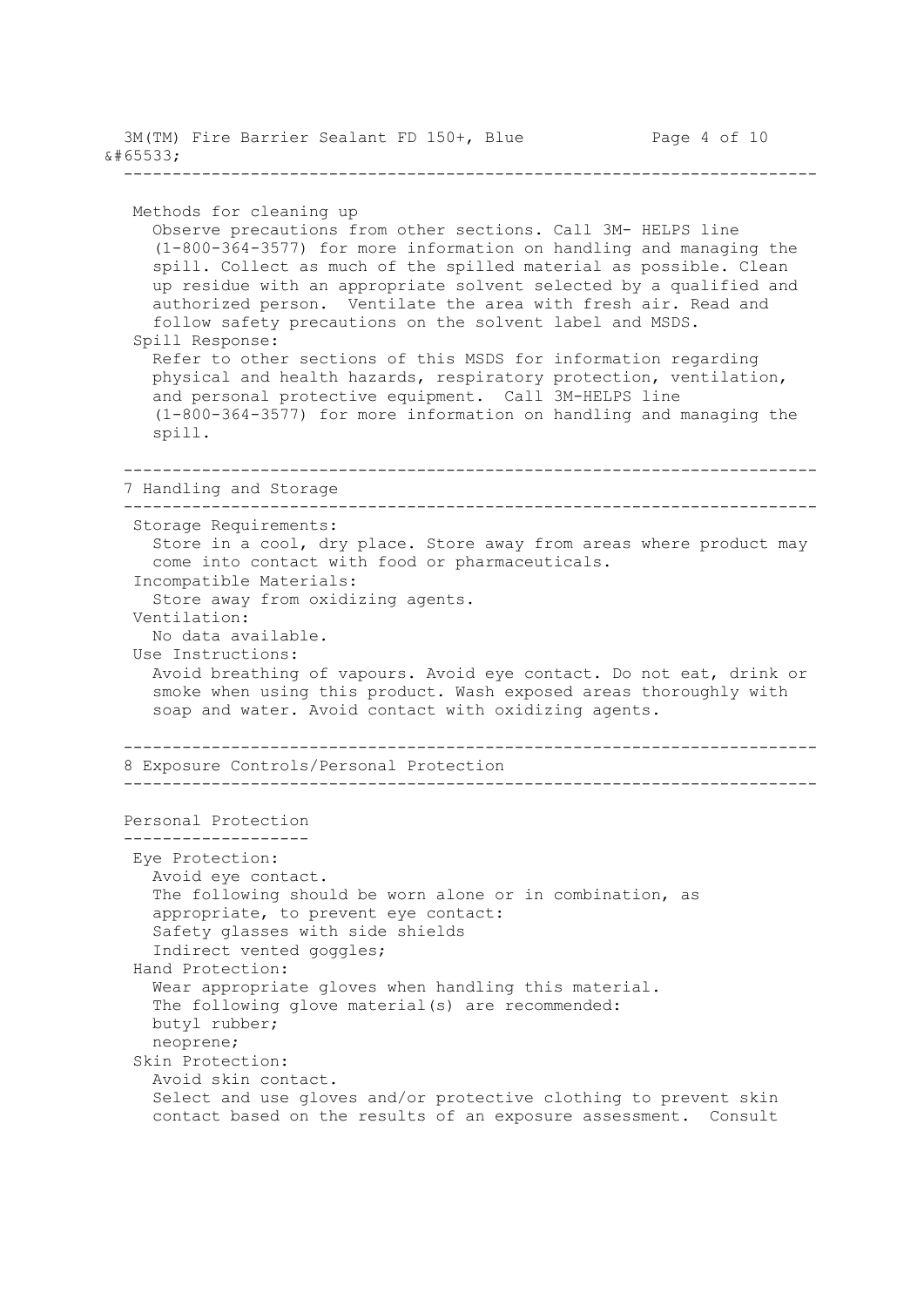3M(TM) Fire Barrier Sealant FD 150+, Blue Page 5 of 10  $\&\#65533$ ; ---------------------------------------------------------------------- with your glove and/or protective clothing manufacturer for selection of appropriate compatible materials. Respiratory Protection: Avoid breathing of vapours. Select one of the following approved respirators based on airborne concentration of contaminants and in accordance with regulations: Half facepiece or fullface air-purifying respirator with organic vapor cartridges and P95 particulate prefilters Ingestion (Prevention): Do not eat, drink or smoke when using this product. Wash exposed areas thoroughly with soap and water. Recommended Ventilation: Use in a well-ventilated area. Ingredient Exposure Data ------------------------ CALCIUM CARBONATE (1317-65-3) Specific Ingredient Data No data available. LD50 (rat, oral) 6450 mg/kg LC50 (rat, inhalation/4 hours) No data available. Exposure Limits ACGIH: TWA 10 mg/m3 (Particulates not otherwise classified) POLYMER (Trade Secret) Specific Ingredient Data No data available. LD50 (rat, oral) and the No data available. LC50 (rat, inhalation/4 hours) No data available. Exposure Limits No data available. Acrylic Emulsion (70677-00-8) LD50 (rat, oral) <br>LC50 (rat, inhalation/4 hours) No data available. LC50 (rat, inhalation/4 hours) Exposure Limits No data available. WATER (7732-18-5) LD50 (rat, oral)  $> 90$  ml/kg LC50 (rat, inhalation/4 hours) No data available. Exposure Limits No data available. MINERAL SPIRITS (64742-88-7) Specific Ingredient Data No data available. LD50 (rat, oral) No data available. LC50 (rat, inhalation/4 hours) No data available. Exposure Limits CMRG: TWA 100 ppm 100 ppm CMRG: TWA ETHYLENE GLYCOL (107-21-1) LD50 (rat, oral) 4700 mg/kg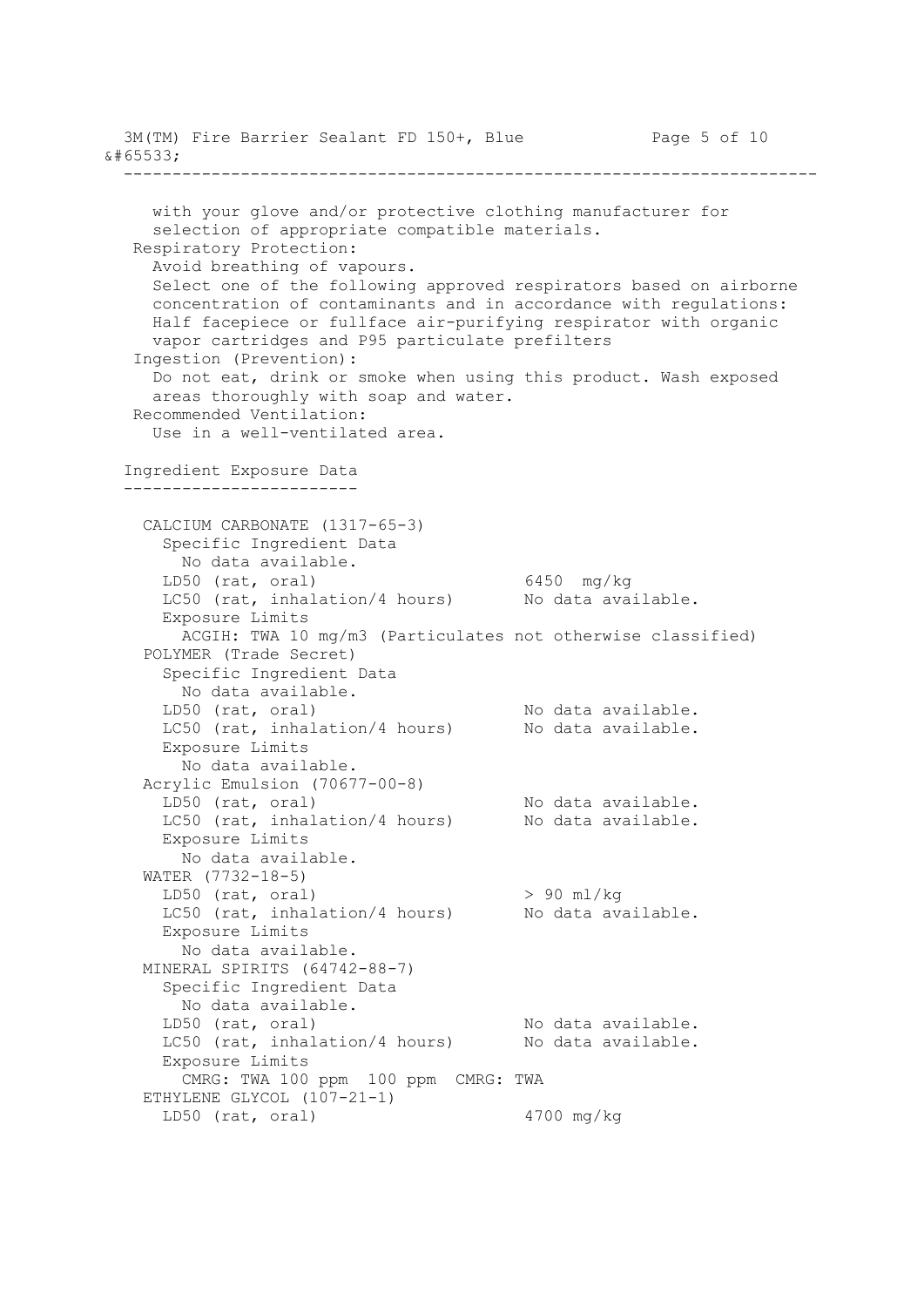3M(TM) Fire Barrier Sealant FD 150+, Blue Page 6 of 10  $\&\#65533$ ; ----------------------------------------------------------------------- LC50 (rat, inhalation/4 hours) No data available. Exposure Limits ACGIH: CEIL 100 mg/m3 as aerosol; CMRG: CEIL 100 mg/m3 as vapour and aerosol; PLASTICIZER (27138-31-4) Specific Ingredient Data No data available. No data available. LD50 (rat, oral) and the No data available. LC50 (rat, inhalation/4 hours) No data available. Exposure Limits No data available. ETHYL HYDROXYETHYL CELLULOSE (9004-58-4) LD50 (rat, oral) and the No data available. LC50 (rat, inhalation/4 hours) No data available. Exposure Limits No data available. QUARTZ SILICA (14808-60-7) Specific Ingredient Data No data available. LD50 (rat, oral) and the No data available. LC50 (rat, inhalation/4 hours) No data available. Exposure Limits ACGIH: TWA 0.025 mg/m3 (Respirable) (Table A2) 0.025 mg/m3 ACGIH: TWA; respirable fraction ----------------------------------------------------------------------- 9 Physical and Chemical Properties ----------------------------------------------------------------------- Physical form, Color, Odour: Solid; paste; Blue; low odour; Odour Threshold: No data available. pH:<br>Boiling point/boiling range: No data available.<br>No data available. Boiling point/boiling range: No data availa<br>Melting point/melting range: Not Available Melting point/melting range: Vapour pressure:  $\blacksquare$  No data available. Water Solubility: No data available. Partition coefficient (K o/w): Not Available Specific gravity:  $1.45$  Water=1 Vapour density:  $\blacksquare$  No data available. Volatile organic compounds: < 15 % by weight Evaporation rate:  $\qquad \qquad \qquad \mathsf{No}$  data available. Viscosity:  $\blacksquare$  No data available. Percent Volatile: No data available.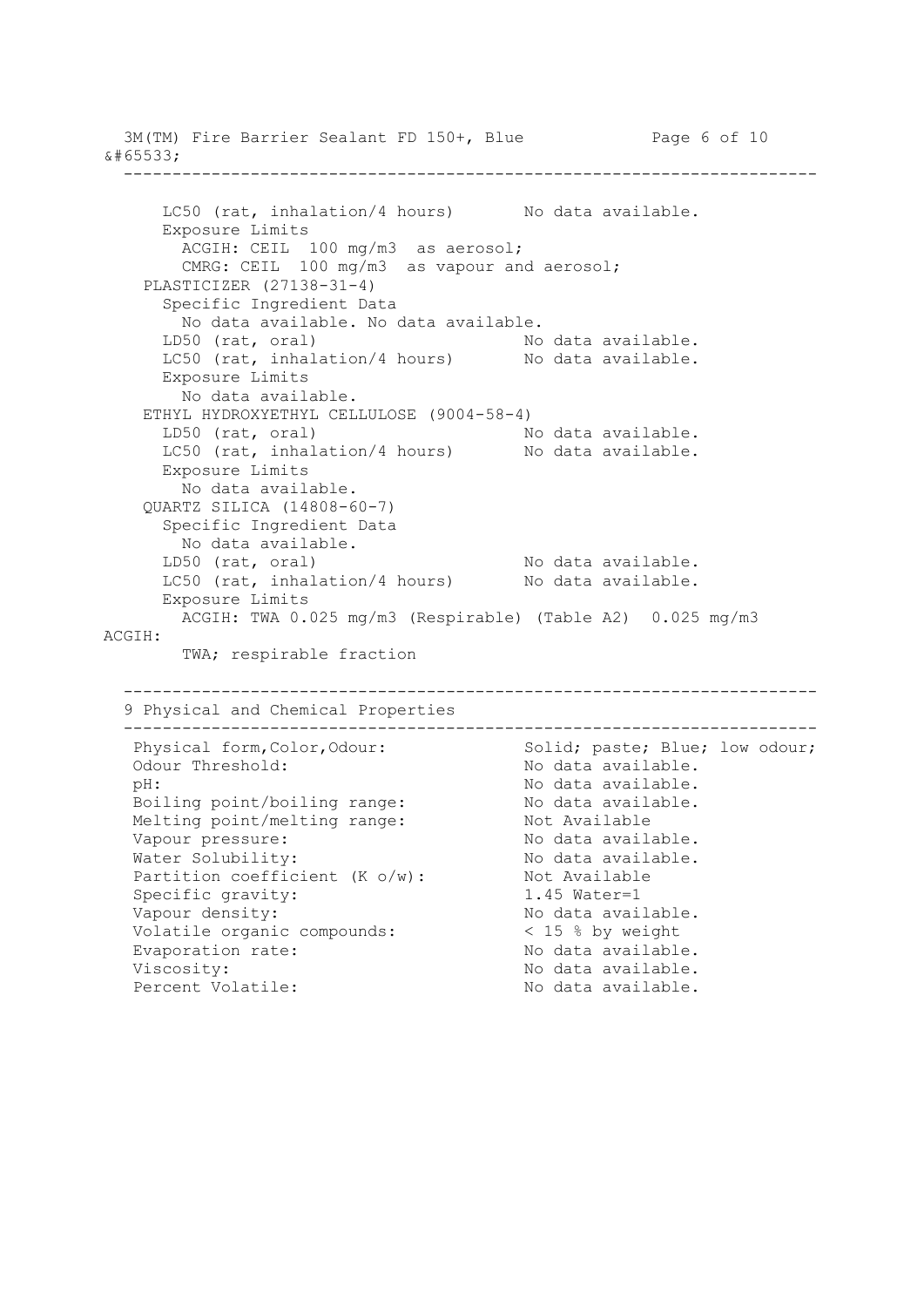3M(TM) Fire Barrier Sealant FD 150+, Blue Page 7 of 10  $\&\#65533$ ; ----------------------------------------------------------------------- ----------------------------------------------------------------------- 10 Stability and Reactivity ----------------------------------------------------------------------- Conditions to Avoid: None known. Materials to Avoid: Strong oxidizing agents; Hazardous Decomposition: Carbon Monoxide; Carbon Dioxide; Stability and Reactivity: Stable. Hazardous polymerization will not occur. ----------------------------------------------------------------------- 11 Toxicological Information ----------------------------------------------------------------------- Effects from Eye Contact: Moderate Eye Irritation: Signs/symptoms may include redness, swelling, pain, tearing, and blurred or hazy vision. Effects from Skin Contact: Mild Skin Irritation: Signs/symptoms can include localized redness, swelling, and itching. Allergic Skin Reaction (non-photo induced): Signs/symptoms may include redness, swelling, blistering, and itching. Effects from Inhalation: Respiratory Tract Irritation: Signs/symptoms may include cough, sneezing, nasal discharge, headache, hoarseness, and nose and throat pain. Respiratory Effects: Signs/symptoms may include cough, shortness of breath, chest tightness, wheezing, increased heart rate, bluish colored skin (cyanosis), sputum production, changes in lung function tests, and/or respiratory failure. May be absorbed following inhalation and cause target organ effects. Effects from Ingestion: Gastrointestinal Irritation: Signs/symptoms may include abdominal pain, stomach upset, nausea, vomiting and diarrhea. May be absorbed following ingestion and cause target organ effects. Sensitization Information: Allergic Skin Reaction (non-photo induced): Signs/symptoms may include redness, swelling, blistering, and itching. Carcinogenicity: WARNING: This product contains quartz (crystalline) silica (CAS 14808-60-7). Lung cancer and silicosis have been associated with exposure to quartz silica. No user exposure to quartz silica from this product is anticipated during normal intended use. (NTP known human carcinogen, IARC human carcinogen 1, Calif. Proposition 65). Mutagenicity: No data available. Reproductive Effects: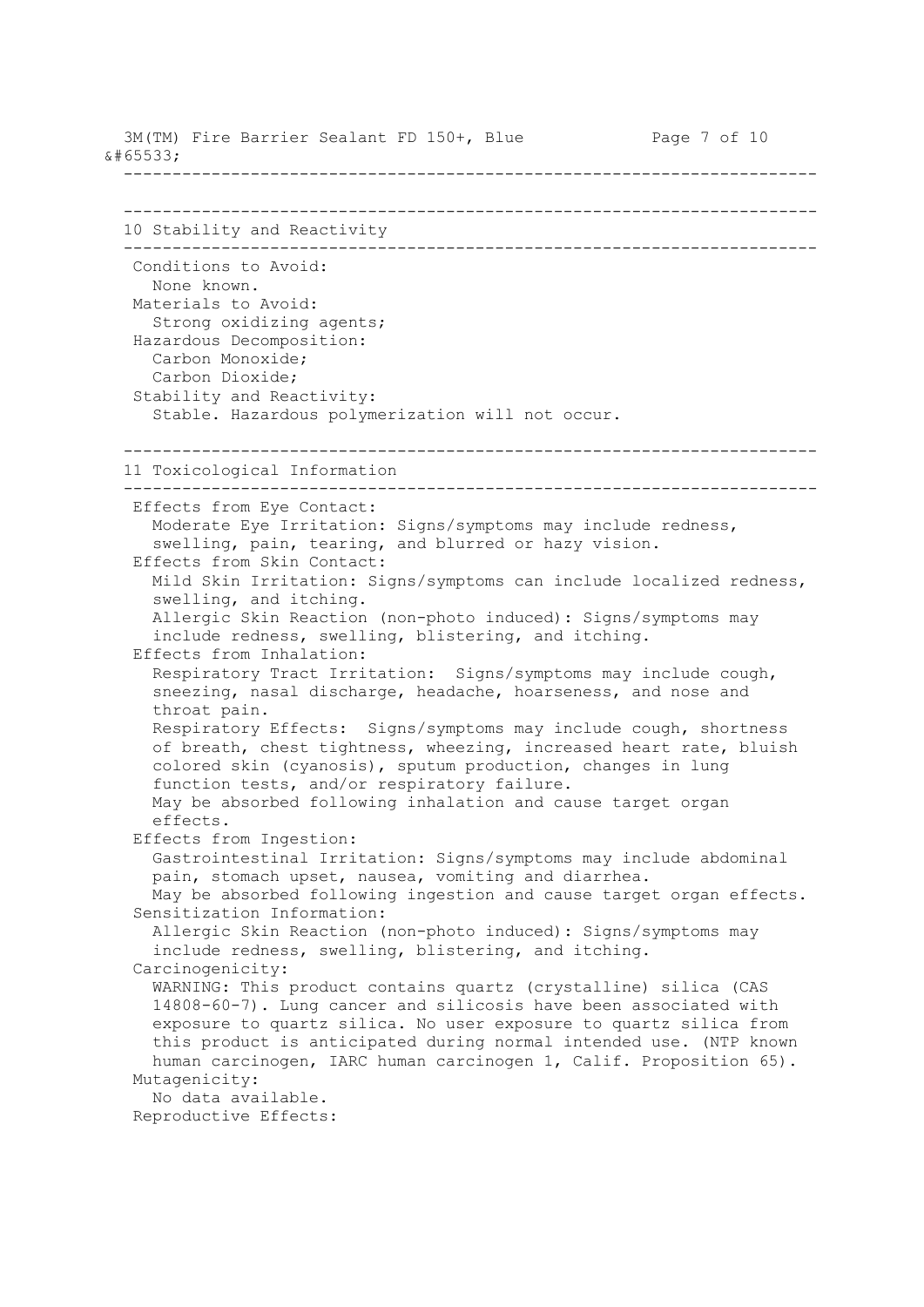```
3M(TM) Fire Barrier Sealant FD 150+, Blue Page 8 of 10
� -----------------------------------------------------------------------
     An ingredient in this product (Ethylene Glycol CAS# 107-21-1) has
     been shown to cause embryotoxic and teratogenic effects in
     laboratory animals.
   Component Based Information:
    Ethylene Glycol (CAS 107-21-1) is present in this product at >1\.
     The product overall, however, does not meet a D1 classification as
    the LD50(oral) has been conservatively calculated at: > 3400 mg/kg
   Product Based Information:
     No data available.
   Other Effects & Information:
     Cardiac Effects: Signs/symptoms may include irregular heartbeat
      (arrhythmia), changes in heart rate, damage to heart muscle, heart
     attack, and may be fatal.
     Central Nervous System (CNS) Depression: Signs/symptoms may include
     headache, dizziness, drowsiness, incoordination, nausea, slowed
     reaction time, slurred speech, giddiness, and unconsciousness.
     Kidney/Bladder Effects: Signs/symptoms may include changes in
     urine production, abdominal or lower back pain, increased protein
     in urine, increased blood urea nitrogen (BUN), blood in urine, and
     painful urination.
     Neurological Effects: Signs/symptoms may include personality
     changes, lack of coordination, sensory loss, tingling or numbness
     of the extremities, weakness, tremors, and/or changes in blood
     pressure and heart rate.
  -----------------------------------------------------------------------
  12 Ecological Information
  -----------------------------------------------------------------------
   Environmental Data:
   Ecotoxicity Data:
     No data available.
   Ecofate Data:
    -----------------------------------------------------------------------
  13 Disposal Considerations
  -----------------------------------------------------------------------
   Product as Sold:
     No data available.
   Product Packaging:
     No data available.
   Special Instructions:
     Since regulations vary, consult applicable regulations or
     authorities before disposal.
```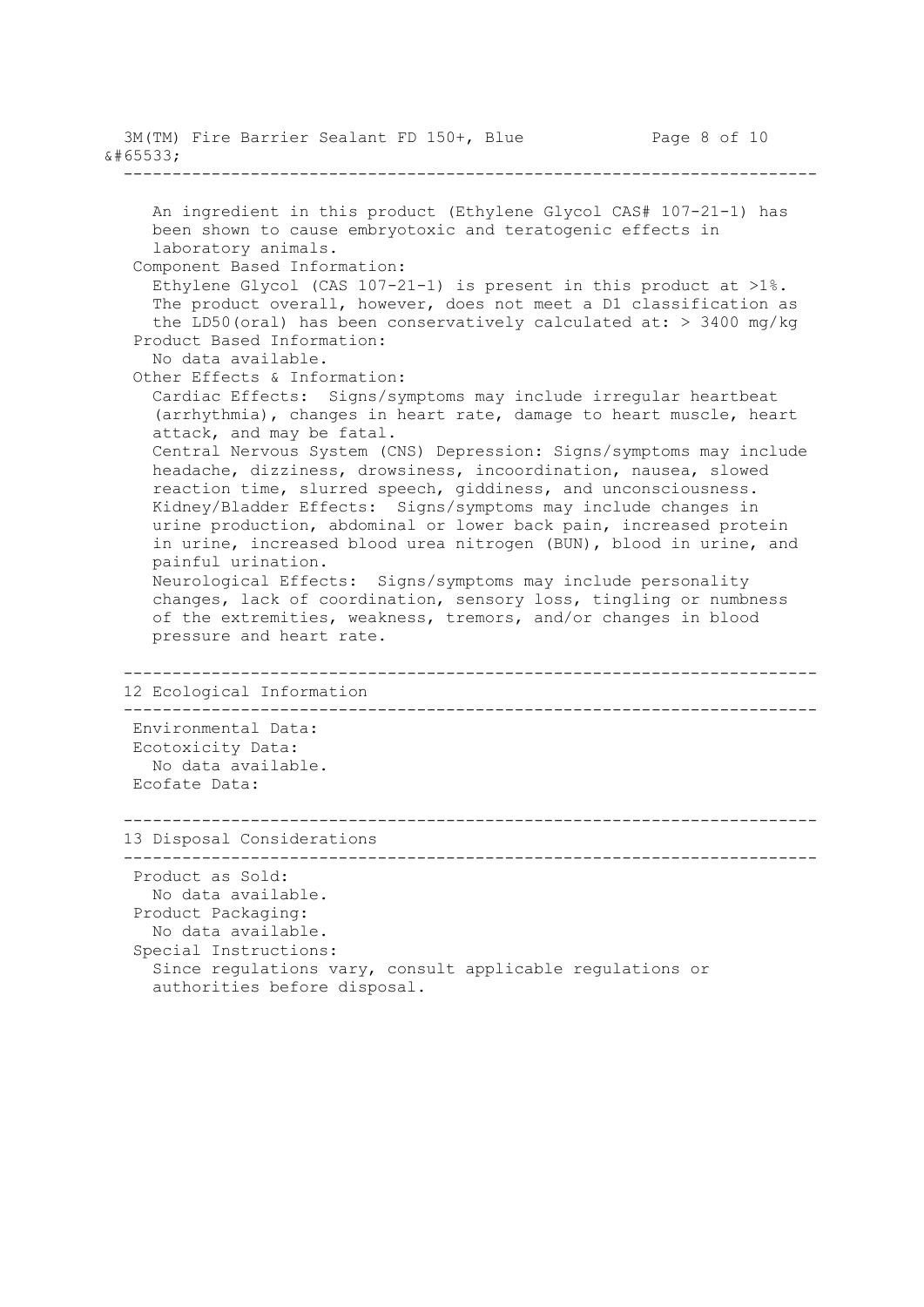3M(TM) Fire Barrier Sealant FD 150+, Blue Page 9 of 10  $\&\#65533$ ; ----------------------------------------------------------------------- ----------------------------------------------------------------------- 14 Transport Information ----------------------------------------------------------------------- Transportation of Dangerous Goods --------------------------------- TDG Classification: Non-Regulated Material Special Information:: Contact 3M for more information. These transportation classifications are provided as a customer service. As the shipper YOU remain responsible for complying with all applicable laws and regulations, including proper transportation classification and packaging. 3M's transportation classifications are based on product formulation, packaging, 3M policies and 3M's understanding of applicable current regulations. 3M does not guarantee the accuracy of this classification information. This information applies only to transportation classification and not the packaging, labeling, or marking requirements. The original 3M package is certified for Canadian ground shipment only. If you are shipping by air or ocean, the package may not meet applicable regulatory requirements. ----------------------------------------------------------------------- 15 Regulatory Information ----------------------------------------------------------------------- WHMIS Classification: D2A, D2B NOTE: This product has been classified in accordance with the hazard criteria of the Controlled Products Regulations (CPR) and the MSDS contains all the information required by the CPR. Product Certifications: The product on this MSDS, or all its components, is included on the following countries' chemical inventories, as noted: DSL - Domestic Substances List (Canada) TSCA - Toxic Substances Control Act (USA) ----------------------------------------------------------------------- 16 Other Information ----------------------------------------------------------------------- Reason for Reissue: The following Sections and topics have been updated or revised: Section 7 - Handling and Storage

 The information in this Material Safety Data Sheet (MSDS) is believed to be correct as of the date issued. 3M MAKES NO WARRANTIES, EXPRESSED OR IMPLIED, STATUTORY OR OTHERWISE, INCLUDING, BUT NOT LIMITED TO, ANY IMPLIED WARRANTY OR CONDITION OF MERCHANTABILITY OR FITNESS FOR A PARTICULAR PURPOSE OR COURSE OF PERFORMANCE OR USAGE OF